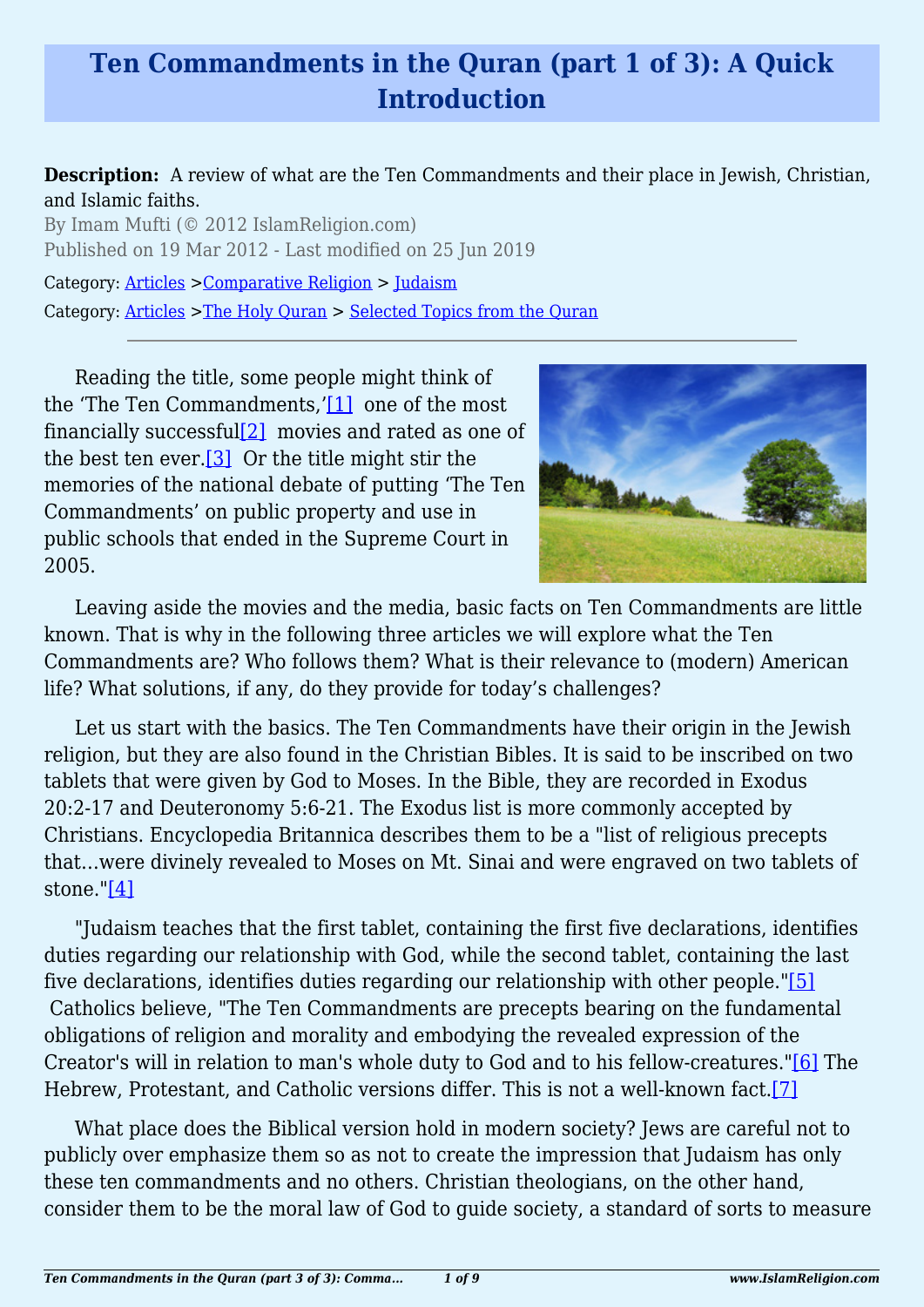the health of the society. As a result, what place, if any, should these commandments hold in modern Western, secular societies is a hotly debated subject. Should they be part of public schooling? Can they be displayed in public? The issues have been debated even by the Supreme Court of the US. Despite the attention, most commandments are simply ignored by the society. Secularists even consider the Biblical version to be intolerant.

Great emphasis is placed on these commandments in the Islamic faith: three verses in the Quran, the sacred book of Islam, speak of them. Prophet Muhammad's companions emphasized their centrality.

The Quran speaks of them in Surah Anaam,  $6:151-153$  and Surah Isra', [17:23-39.](http://quran.com/17/23-39) Surah Isra', [17:23-39](http://quran.com/17/23-39) is like a commentary on the commandments listed in Surah Anaam. Some scholars call them the "verses of the ten commandments" simply because they speak of ten significant commandments to be observed by a Muslim. The Quran does not directly state that these are the same commandments that were given to Moses.

Ibn Mas'ud, a famous companion of Prophet Muhammad said  $[8]$ :

<span id="page-1-4"></span>"Whoever wishes to ascertain the will of Prophet Muhammad on which the Prophet has put his seal, let him read the Statement of God, and then he recited the three verses."

The Prophet of Islam himself said,

"Who among you will give me his pledge to do three things," he then recited the verse 6:151 and continued, "Whoever fulfills (this pledge), then his reward will be with God, but whoever fell into shortcomings and God punishes him for it in this life, then that will be his recompense. Whoever God delays (his reckoning) until the Hereafter, then his matter is with God. If He wills, He will punish him, and if He wills, He will forgive him." $[9]$ 

<span id="page-1-5"></span>In summary, in the Islamic view, these commandments contain what God wills for the life of all people. It has five orders and a similar number of prohibitions that define the relationship of man and his Creator, man's obligations to his family, and commandments that order his social life. What follows are the ten commandments of Quran and their relevance to modern life.

<span id="page-1-0"></span>Endnotes:

[\[1\]](#page-0-0) It must be clarified that Islamic teachings do not look favorably at portraying prophets of God in images or the screen.

<span id="page-1-1"></span>[\[2\]](#page-0-1) (http://www.boxofficemojo.com/alltime/adjusted.htm)

<span id="page-1-3"></span><span id="page-1-2"></span>[\[3\]](#page-0-2) (http://www.afi.com/10top10/epic.html)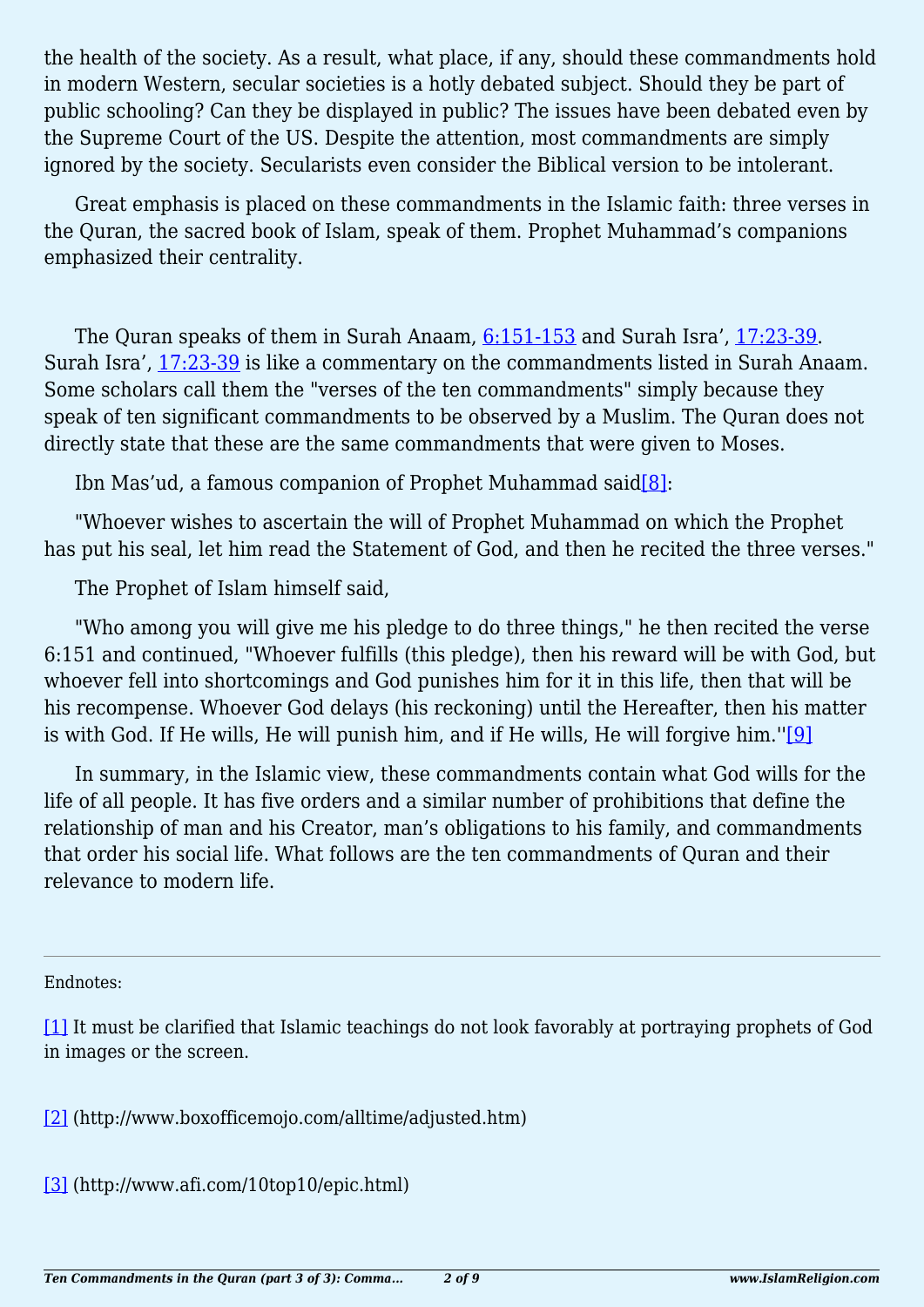[\[4\]](#page-0-3) "**Ten Commandments**." *Encyclopedia Britannica. Encyclopedia Britannica Online*. Encyclopedia Britannica Inc., 2012. Web. 10 Jan. 2012. (http://www.britannica.com/EBchecked/topic/587032/Ten-Commandments).

<span id="page-2-0"></span>[\[5\]](#page-0-4) (http://www.jewfaq.org/10.htm)

<span id="page-2-1"></span>[\[6\]](#page-0-5) (http://www.newadvent.org/cathen/04153a.htm)

<span id="page-2-2"></span>[\[7\]](#page-0-6) The Ten Commandments as Public Ritual. Contributors: Derek H. Davis - author. Journal Title: Journal of Church and State. Volume: 44. Issue: 2. Publication Year: 2002. Page Number: 221.

<span id="page-2-3"></span>[\[8\]](#page-1-4) Tirmidhi

<span id="page-2-4"></span>[\[9\]](#page-1-5) Hakim said, "Its chain is Sahih and they did not record it."

## **Ten Commandments in the Quran (part 2 of 3): Commandments I-V**

**Description:** First five commandments are part of God's rulebook guiding us through today's world.

By Imam Mufti (© 2012 IslamReligion.com) Published on 26 Mar 2012 - Last modified on 25 Jun 2019

Category: [Articles](http://www.islamreligion.com/articles/) >[Comparative Religion](http://www.islamreligion.com/category/68/) > [Judaism](http://www.islamreligion.com/category/72/) Category: [Articles](http://www.islamreligion.com/articles/) >[The Holy Quran](http://www.islamreligion.com/category/75/) > [Selected Topics from the Quran](http://www.islamreligion.com/category/76/)

## **First Commandment: Join not anything in worship with God (** *Shirk***)**

The first commandment is the most important and easiest one. It is meant for the whole human race, the most severe in punishment, yet it is a commandment from which people have strayed far away. Ignoring the first prohibition is what leads to all other evils. It ruins all worship and works which depend on it. Idolatry, known as *Shirk* in Arabic, is more than serving idols. It is believing in a god besides the One True God who alone deserves worship and service. Prohibiting idolatry is to affirm its opposite: proper belief in and worship of God. Proper belief in God is the cornerstone of Islamic faith and all other commands and prohibitions rely on it.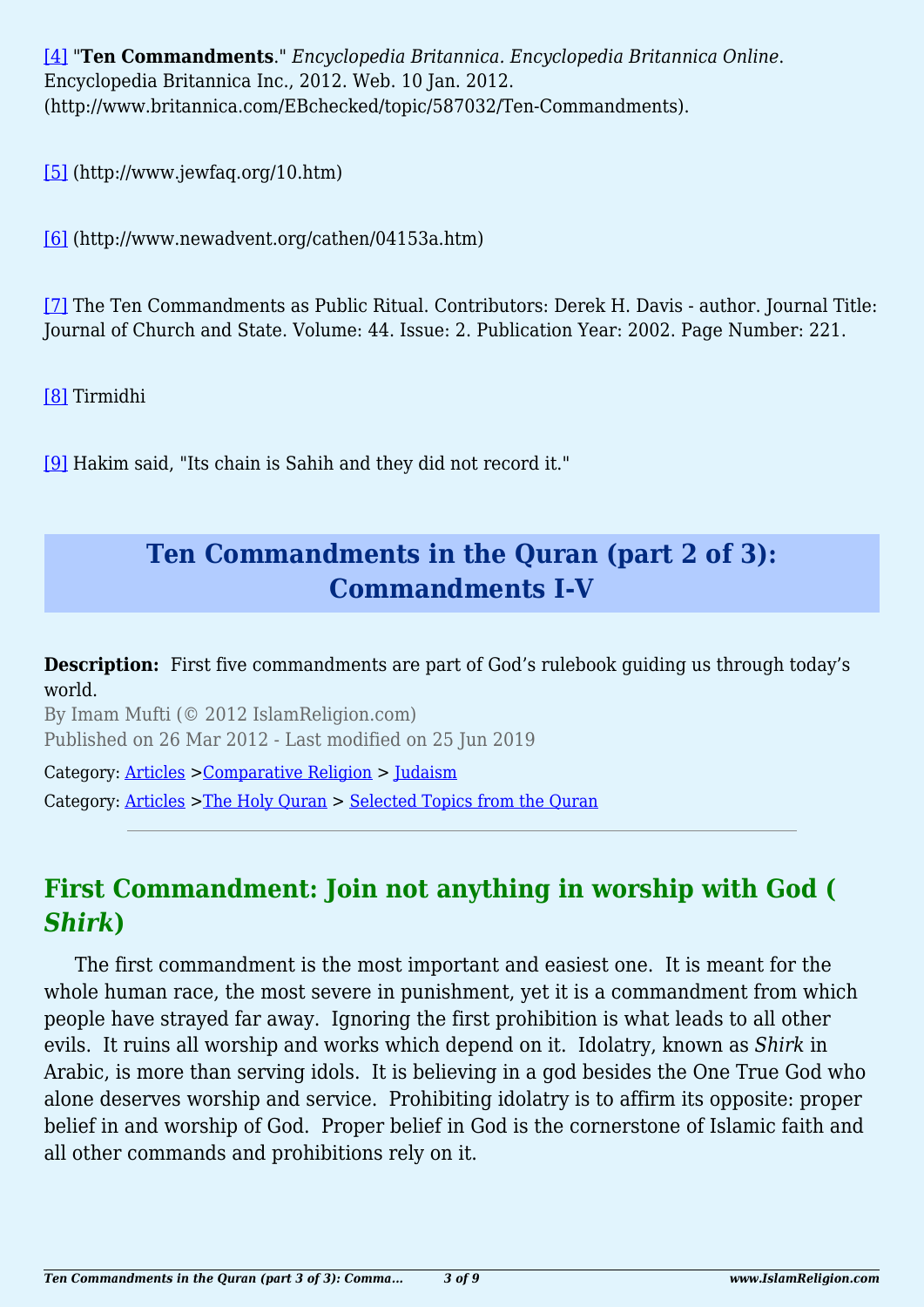#### **Second Commandment: Be good and dutiful to parents**

Given the often tense relation between the generations, this commandment is particularly relevant to our times. Most kids these days are angry. They are very angry at their parents and their childhood. Maybe they were hurt when they were vulnerable. Parents are imperfect. Many people think their parents do not deserve any respect, yet God commands us to be kind to them. They are not to be spoken harshly to or mistreated. Instead, they are to be taken care of and shown the best manners.

Parents are *so* important that that they are placed right after duty to God!

At the same time, we are supposed to honor, not worship, the parents. God comes before parents. God, the Creator, is to be thanked for what we have, His matchless gifts to everyone of us. After God, we owe our existence to our parents who brought us in this life. They are not only to be treated fairly, but favor must be shown to them. They are to be treated kindly by the way we speak to them, the way we act towards them, and to financially support them, if need be.

## **Third Commandment: Kill not your children because of poverty**

<span id="page-3-0"></span>The ancient Arabs would kill their children out of fear of poverty. But, who would kill their *own* children who are so susceptible and vulnerable in an age of civilization? Yearly around 750,000 children are reported missing in the United States, around 2,000 every day[.\[1\]](#page-4-0) Around 100 children are abducted and murdered in the U.S. each year.[\[2\]](#page-4-1) About 100-200 children are killed in Britain per year[.\[3\]](#page-5-0) The killers are mostly parents. According to the Society for the Prevention of Infanticide, "Today, infanticide is still most commonly seen in areas of severe poverty." $[4]$ 

## <span id="page-3-2"></span><span id="page-3-1"></span>**Fourth Commandment: Come not near to "shameful" sins whether committed openly or secretly**

This commandment deals with sexual conduct to protect the family structure.

What are "shameful" sins? Islam teaches that they are adultery, fornication, incest, and homosexuality. Violation of the family unit is a crime against God and humanity. Unfortunately, these sins have become so commonplace that it has altered society's perception of it.

In modern times, society has developed new expressions that soften the sin of adultery. Many are too coarse to repeat, but ones that are not include: *fooling around, sleeping around, flings,* and *affairs*. These phrases create a notion that adultery is guilt-free and hurts no one. Some people even suggest that it's just a recreational activity like playing ball or going to the movies! Furthermore, some assert they have a beneficial aspect to them! The truth is that these acts bring God's extreme displeasure. Such sins undermine human society and laws regulating sexual behavior are part of every viable civilized community.

<span id="page-3-3"></span>How prevalent is adultery? "More than one-third of men and one-quarter of women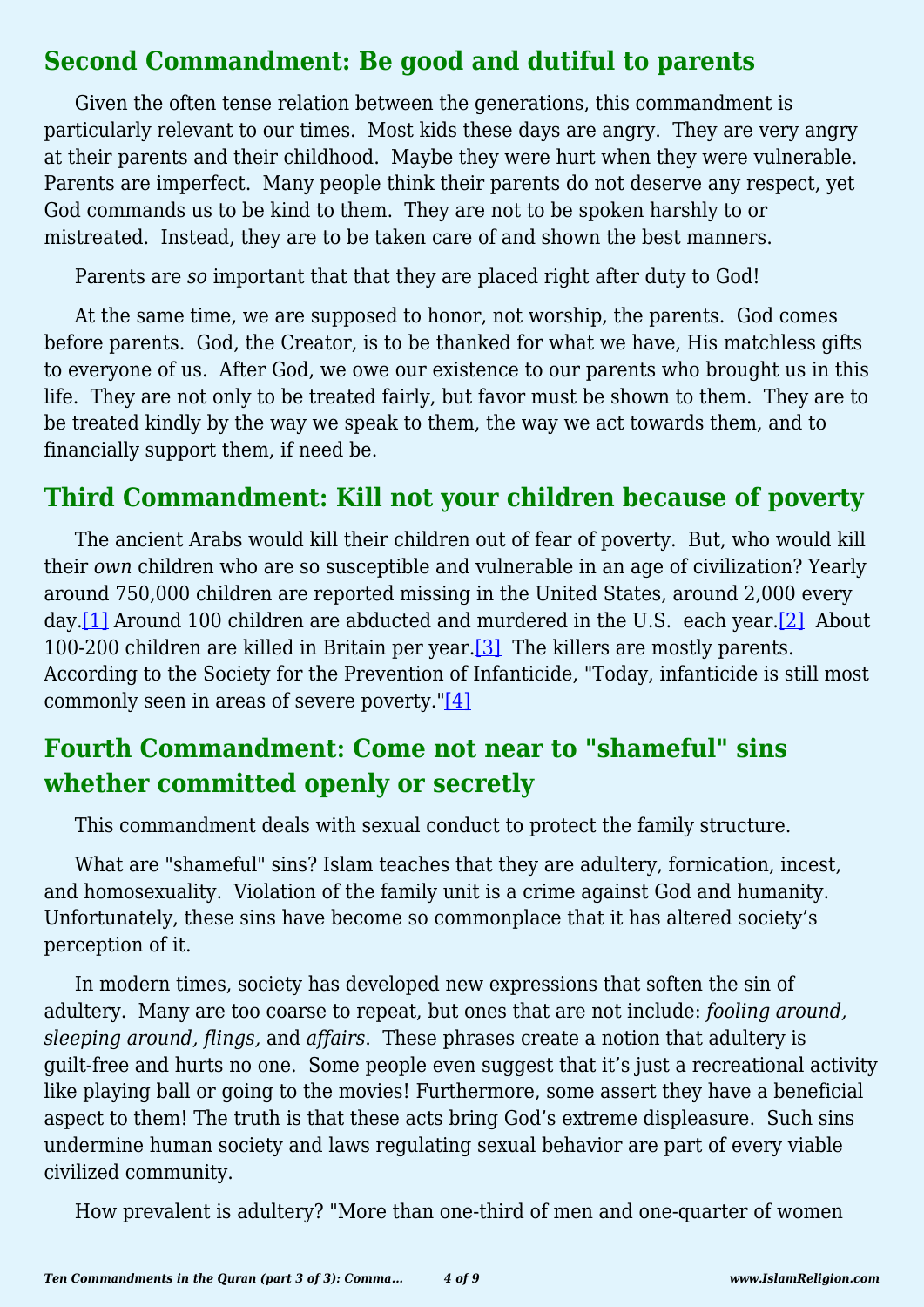admit having had at least one extramarital sexual experience.["\[5\]](#page-5-2)

<span id="page-4-2"></span>An article in a 1997 issue of Newsweek magazine noted that various surveys suggest that as many as 30 percent of male Protestant ministers have had sexual relationships with women other than their wives.<sup>[\[6\]](#page-5-3)</sup>

The Quran lays down several steps to curb moral decadence spread by "shameful" sins:

- 1. Institution of marriage.
- 2. Emphasis on dress code for women.
- 3. Avoiding temptations by lowering the gaze (for both men and women).
- 4. Prohibition to enter others people's houses uninvited.

#### **Fifth Commandment: Kill not anyone whom God has forbidden**

Islam views the human body as a structure built by God that no one has the right to destroy. Human life is respected and protected as one's body belongs to God. Allah, the Exalted, states:

"On account of (his deed), We decreed to the Children of Israel that if anyone kills a person - unless in retribution for murder or spreading corruption in the land - it is as if he kills all mankind, while if any saves a life it is as if he saves the lives of all mankind." (5:32)

Islamic law protects the lives of:

- 1. a Muslim
- 2. a non-Muslim citizen of a Muslim country
- 3. non-Muslims who have peace treaties with Muslim countries
- 4. any non-Muslim who has taken temporary residence in a Muslim country.

At the same time, taking life is not always an evil deed. Shedding of human blood by another is strictly prohibited unless it is legislated by God such as the killing of a murderer, (capital punishment) etc.

Endnotes:

<span id="page-4-0"></span>[\[1\]](#page-3-0) (www.keepyourchildsafe.org/abduction-murder.asp)

<span id="page-4-1"></span>[\[2\]](#page-3-0)

(www.census.gov/compendia/statab/cats/law\_enforcement\_courts\_prisons/crimes\_and\_crime\_rate s.html)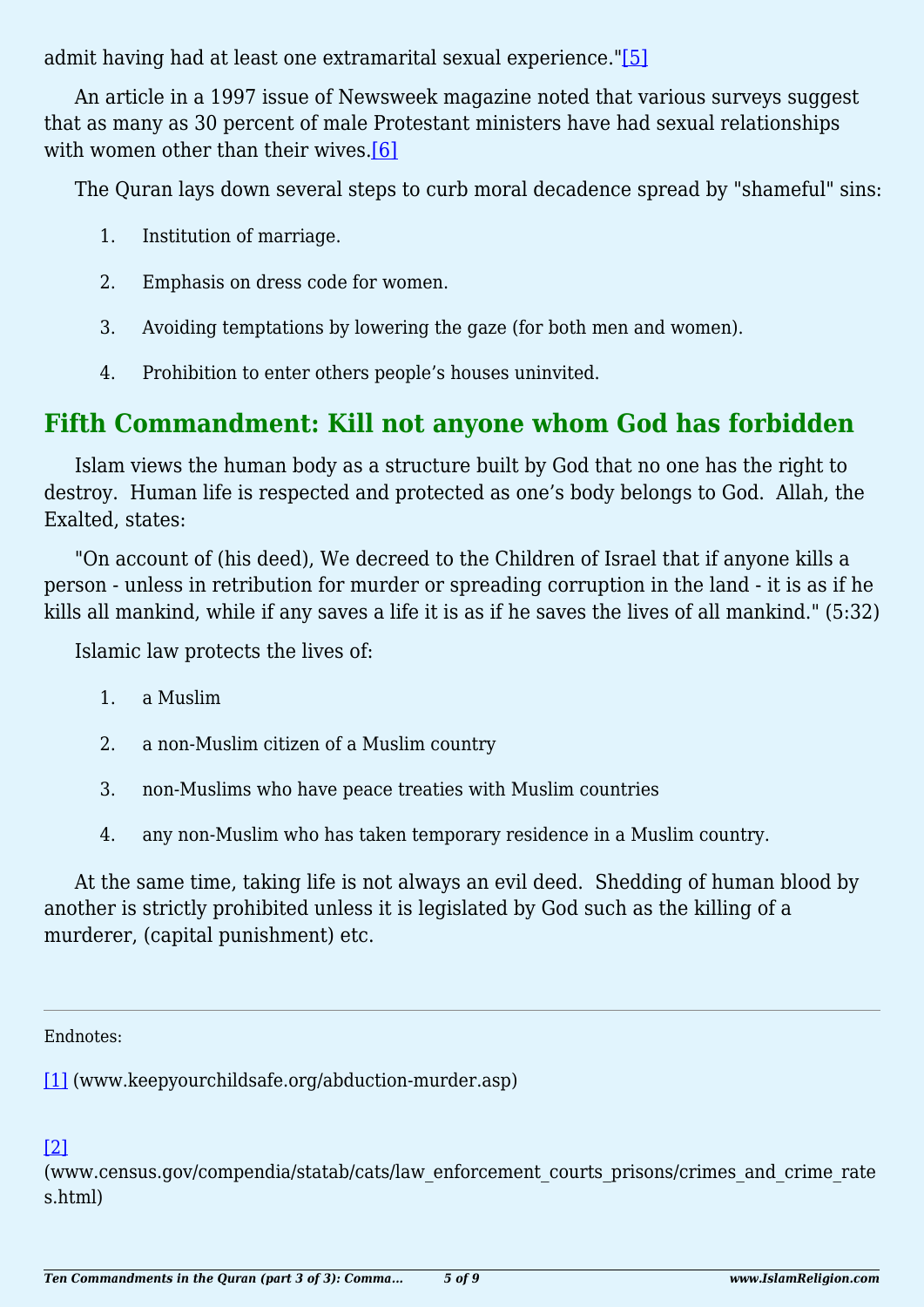<span id="page-5-0"></span>[\[3\]](#page-3-1) www.straightstatistics.org/article/how-many-children-are-murdered-britain-every-year

<span id="page-5-1"></span>[\[4\]](#page-3-2) http://infanticide.org/history.htm

<span id="page-5-2"></span>[\[5\]](#page-3-3) Samuel Janus and Cynthia Janus, The Janus Report on Sexual Behavior (New York: John Wiley and Sons, 1993), 169.

<span id="page-5-3"></span>[\[6\]](#page-4-2) Kenneth Woodward, "Sex, Morality and the Protestant Minister," Newsweek (28 July 1997), 62.

## **Ten Commandments in the Quran (part 3 of 3): Commandments VI-X**

**Description:** Moral guidance for today's world dealing with orphans, fairness, justice, fulfilling God's Covenant, and walking on God's Path.

By Imam Mufti (© 2012 IslamReligion.com) Published on 02 Apr 2012 - Last modified on 25 Jun 2019

Category: [Articles](http://www.islamreligion.com/articles/) >[Comparative Religion](http://www.islamreligion.com/category/68/) > [Judaism](http://www.islamreligion.com/category/72/) Category: [Articles](http://www.islamreligion.com/articles/) >[The Holy Quran](http://www.islamreligion.com/category/75/) > [Selected Topics from the Quran](http://www.islamreligion.com/category/76/)

## **Sixth Commandment: Come not near to the orphan's property, except to improve it, until he (or she) attains the age of full strength.**

Divine wisdom dictated that the religion of Islam be delivered to humanity at the hands of an orphan, someone who God raised to convey His final message to humanity. Quite naturally, orphans are more than mere shadows in Islam.



Islamic Law defines an orphan to be a child that who is deprived of the benefits of parenting by death of the father.

Much like the Arab society before Islam, orphans do not fare much better in the US today.

<span id="page-5-4"></span>Today there are estimated over 132 million orphans in the world. Over 25 million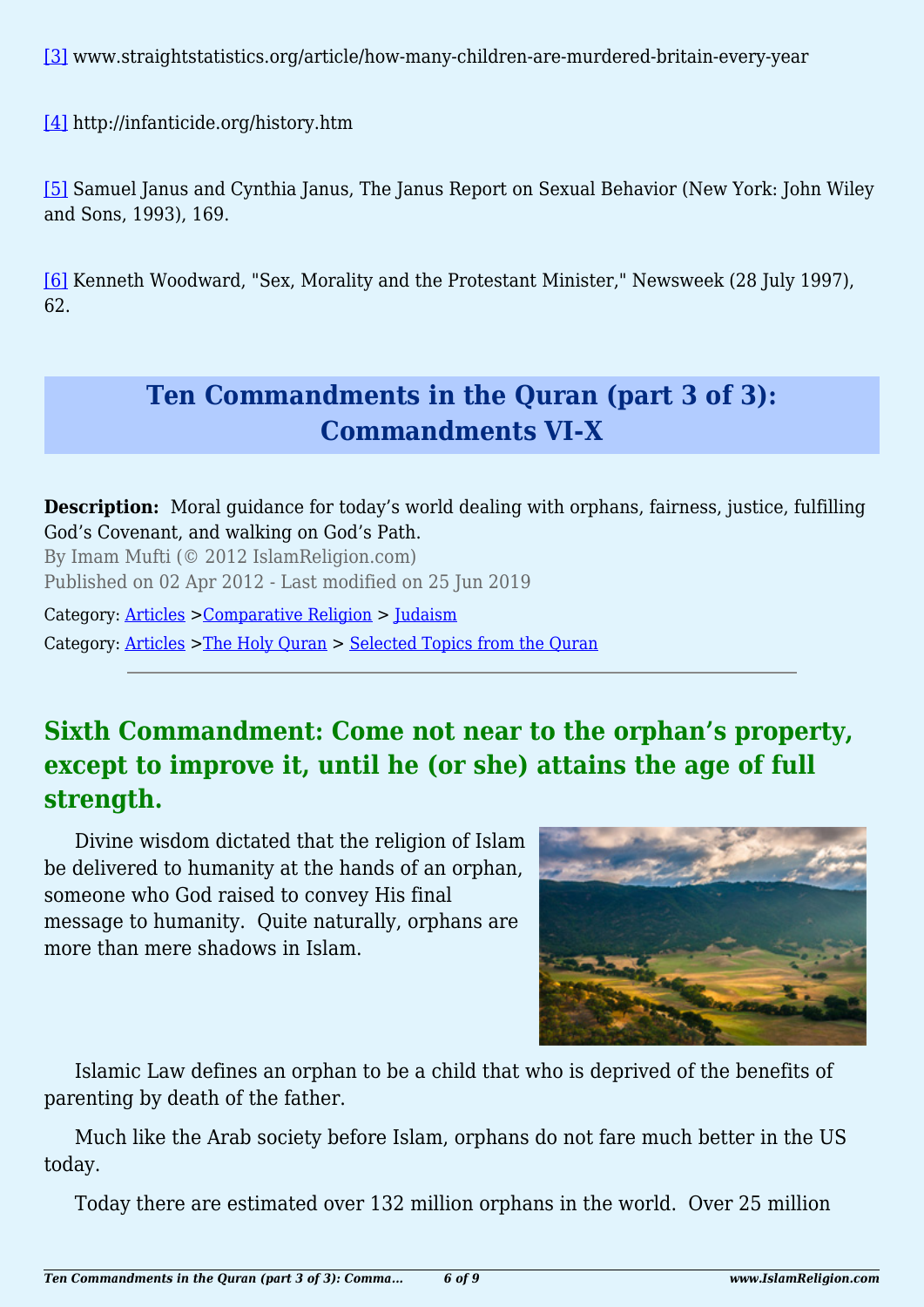American children (more than one in three) are being raised in a family without a father. [\[1\]](#page-7-0) Over 50% of youth in shelters and on the streets reported that their parents either told them to leave or knew they were leaving but did not care. As many as 2.8 million children live on the streets, a third of whom are lured into prostitution within 48 hours of leaving home. 1 in 8 youth under the age of 18 will leave home and become homeless in need of services. In 2007, 513,000 orphaned children lived outside of the home in substitutive/foster care. The Trafficking Victims Protection Reauthorization Act of 2005 cited the Congressional finding that 100,000-300,000 children in the United States are at risk for commercial sexual exploitation at any time.[\[2\]](#page-8-0) A University of Pennsylvania study estimates nearly 300,000 children in the United States are at risk of being sexually exploited for commercial uses.

<span id="page-6-0"></span>In the US, the word 'orphan' is rarely used. According to Dr. Francine Cournos, author of *City of One: A Memoir,* "today's orphans in the United States are foster care children." The term foster children is often used for children in foster homes, group homes, and institutions.

Twenty two verses of the Muslim scripture emphasize taking care of the orphans. Islam protected the orphans from being neglected and legislated rights for them. One of those rights, formulated as a commandment, is to spend money for their benefit. Today, in the US, that would mean, for example, that the foster parents should spend the \$420/month (that is the national average) they receive per child for the welfare of the child in the best possible manner.

### **Seventh Commandment: Give full measure and full weight with justice**

The commandment has to do with fairness and justice in all matters, financial and otherwise. Fair dealing with fellow human beings is God's command. The big question is how you can stand by the principle of fair dealing, especially in business, when it seems so advantageous not to. Why should you be fair in an unfair world? The simple answer: it's God's command. God wants us to be ethical and play fairly. You must first accept the basic commandment and moral principle of fair and honest practices. Widespread economic and racial inequalities, unfair lending practices, and lack of affordable housing makes one wonder, what justice and whose justice? The answer is justice according to God's rules. The only way to solve them is to fulfill God's command and give others their dues.

### **Eight Commandment: Whenever you speak, say the truth even if a near relative is concerned**

The commandment is not limited to fairness in speech, it includes behavior. God requires us to treat others fairly, including the relatives. If a parent or a friend makes a mistake, should we say that he is in error? Yes, knowing full well that it is not a license to be rude and insulting, but a matter of fairness. In a similar vein, favoritism, cronyism, and nepotism are unethical. Islam commands its followers to be ethical and just in the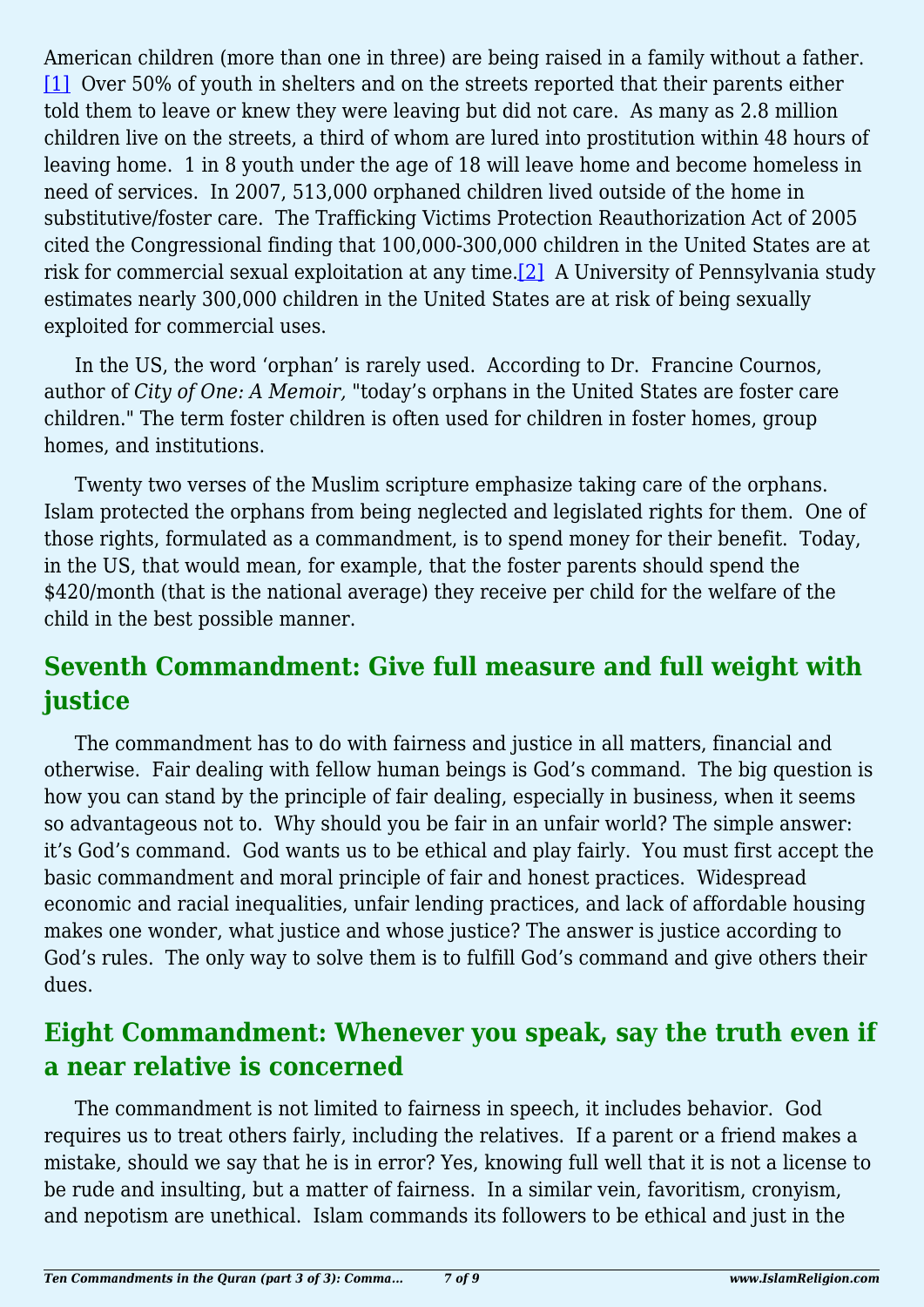face of conflicting emotions like love and hatred for the other. A Muslim is required to speak the truth and be honest without getting influenced by the relatives.

#### **Ninth Commandment: Fulfill the Covenant of God**

In general, fulfilling covenants and keeping pledges is one of the foundations of Islam. It ensures trust, maintains justice, and brings equality in society.

In specific, a Muslim is required to keep his covenant with God. The basic principle of Islam is that God commands and forbids, hence God is to be obeyed. The 'Covenant of God' is the promise made to God that acknowledges this basic principle. As a consequence, God rewards and punishes.

A Muslim is supposed to fulfill pledges and keep promises; it is an indication of loyalty to his word and to God. Negligence in this matter indicates hypocrisy. Aptly, God ends with an emphasis:

#### **"This is what He commands you to do, so that you may bear in mind."**

So, if you have not already made a promise to God to obey Him, then now is the time to do so!

## **Tenth Commandment: And, indeed, this is My Straight Path, so follow it, and do not follow other paths, for they will separate you away from His Path. This He has ordained for you that you may become pious."**

The last commandment is the most comprehensive, combining in itself the entire religion. God basically tells us that this is My 'Straight Path', you must follow it. The 'Straight Path' of God is His religion that he sent us through His prophets, completing it with His final message which He sent through Prophet Muhammad, may the mercy and blessings of God be upon him. Every human being is required to follow this final message of Islam and leave all other 'paths.' All other paths, without exception, lead a person away from God and that amounts to destruction. The other "paths" are ancient religions that have been corrupted or cancelled as well as misleading ideologies and philosophies. Sticking closely to God's "Straight Path" keeps one protected from slipping or losing their way.

Thus we conclude the ten commandments from God that are relevant and applicable to our times, and provide the best framework to develop the spiritual side of human beings.

#### Endnotes:

<span id="page-7-0"></span>[\[1\]](#page-5-4) (http://www.theorphansociety.org/pdf/OSAReport\_Final%20High%20Res.pdf)